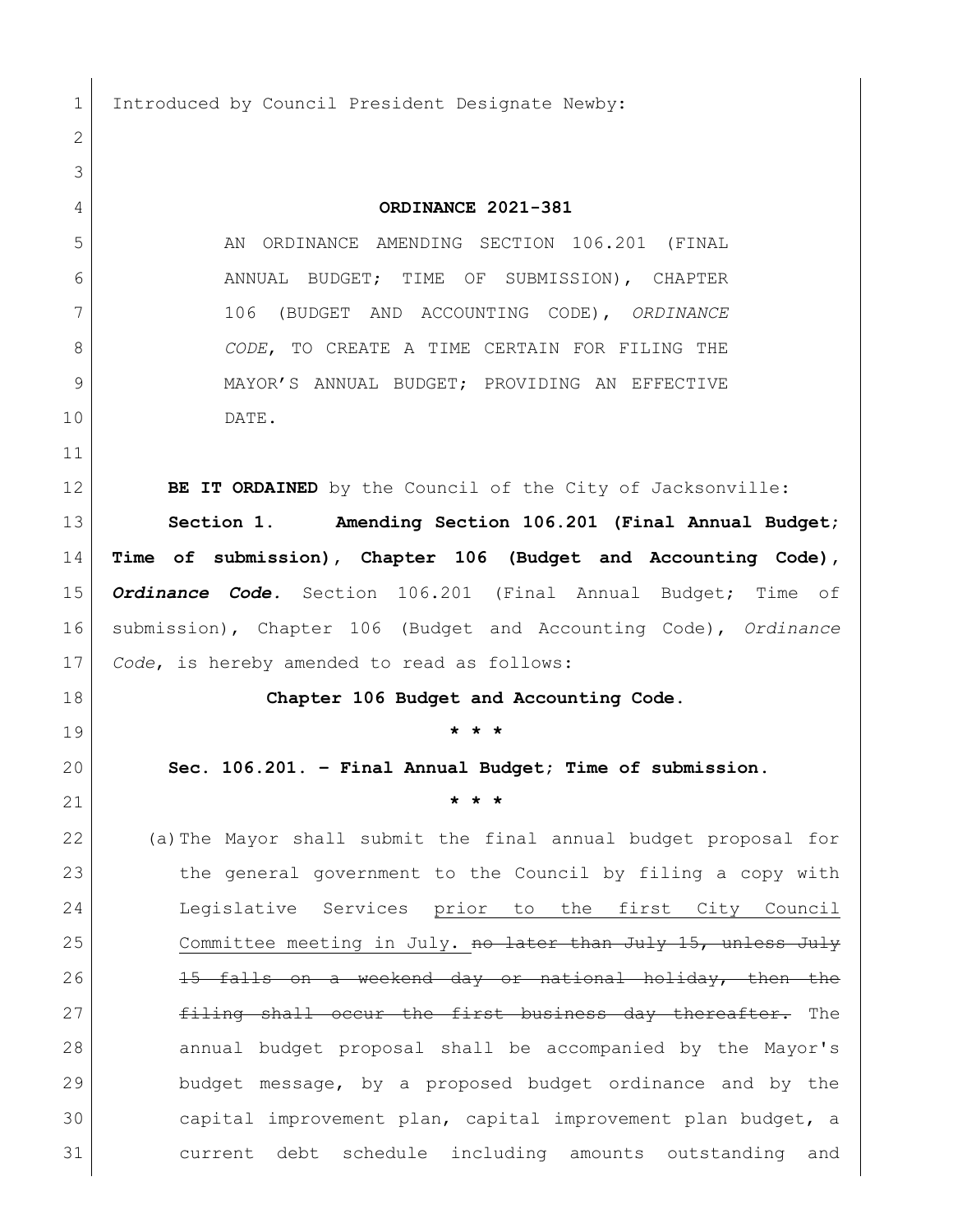1 amortization schedules for all City debt outstanding, and a projection of forecasted General Fund revenues and expenditures for the four years immediately following the succeeding year's budget proposal. The forecasted General Fund/General Service District expenditures shall include actual calculations of projected debt services on current outstanding bonds and banking fund both as to the General 8 Fund/General Service District and as to the Enterprise funds and funds supported by the General Fund/General Service District so that the impact of the debt retirements and variances in amortization schedules are evident. The Mayor shall comment on the anticipated future problems and 13 opportunities facing the City of Jacksonville that surfaces 14 from these projections. In the event that the proposed capital improvement plan budget proposes that any project be funded with borrowed funds, then such budget shall be accompanied by a document disclosing all unrestricted funds in excess of \$50,000 available for the requested use without 19 a waiver of any code provision restricting the use of such 20 funds.

 **Section 2. Effective Date.** This ordinance shall become effective upon signature by the Mayor or upon becoming effective 24 without the Mayor's signature.

 

Form Approved:

/s/ Margaret M. Sidman\_

Office of General Counsel

**\* \* \***